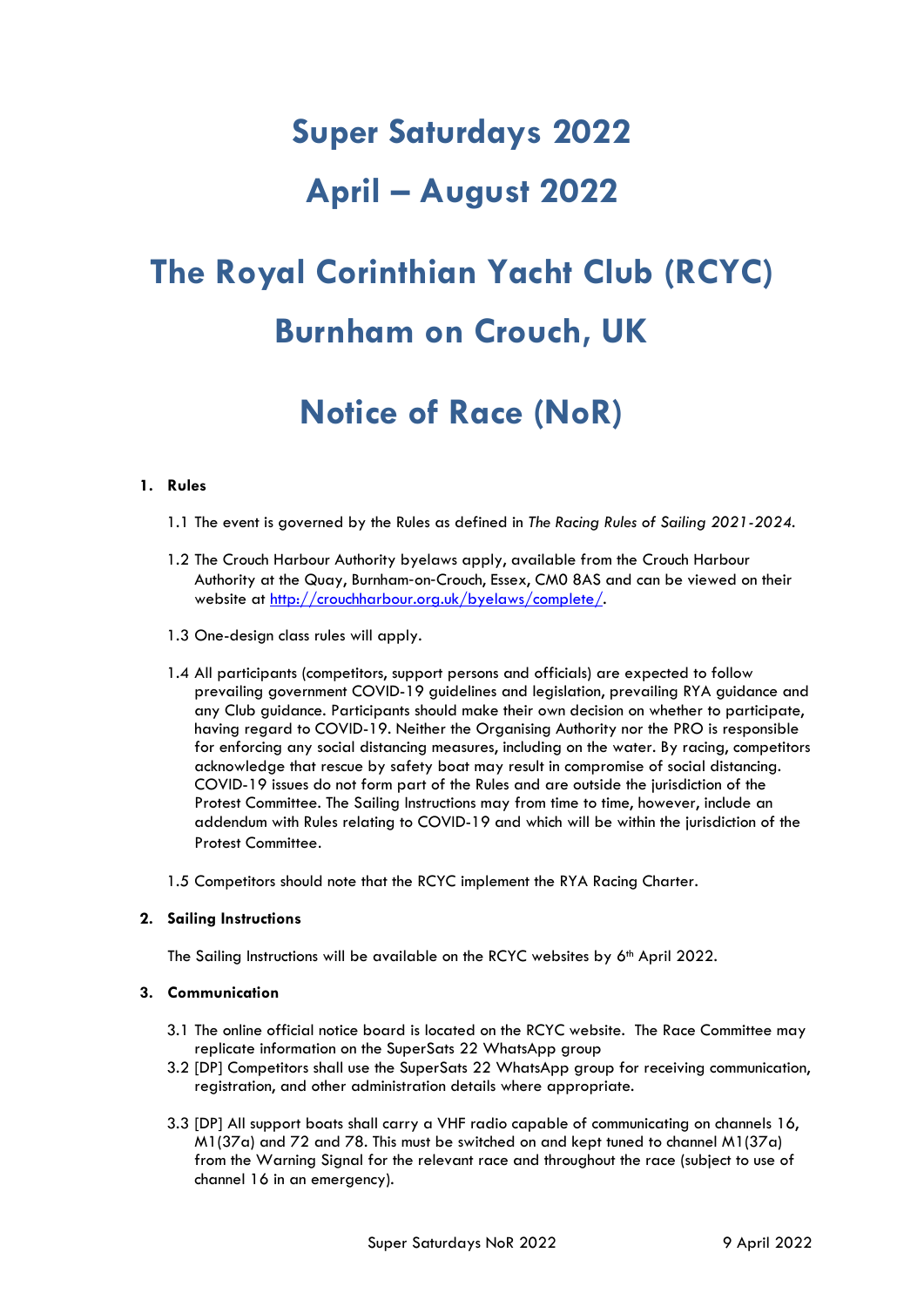- 3.4 On the water, the race committee may make courtesy broadcasts to support boats on VHF radio channel M1(37a).
- 3.5 [DP] From the first Warning Signal until the end of the last race of the day, except in an emergency, a boat shall not make voice or data transmissions and shall not receive voice or data communication that is not available to all boats.

#### **4. Eligibility and Entry**

- 4.1 Racing is open to all classes of dinghy.
- 4.2 Eligible boats may enter by completing the Entry Form and sending it to the Club office with the respective fees.
- 4.3 To be considered an entry in the event, a boat shall complete all registration requirements and pay all fees.
- 4.4 Late entries will be accepted on the condition that all registration and fees shall be paid before the next race date in the series.
- 4.5 On receipt of a valid entry, competitors will be added to the SuperSats 22 WhatsApp group

#### **5. Fees**

| Race Fees are:                                                                             |     |
|--------------------------------------------------------------------------------------------|-----|
| Otter & U18 non-members: free                                                              |     |
| Adult member:                                                                              |     |
| Single Day (i.e., all races sailed on that day):                                           | £10 |
| Annual Series (i.e., SuperSats, Snow Globe and Sunday morning club racing):                | £41 |
| Adult non-member:                                                                          |     |
| Single Day (i.e., all races sailed on that day):                                           | £15 |
| Summer Series (i.e., SuperSats and Sunday morning racing):                                 | £40 |
| (Summer Series entrants will also be eligible for discounted fees for the 2022 Snow Globe) |     |

#### **6. Advertising**

World Sailing Regulation 20, Advertising Code.

#### **7. Schedule**

- 7.1 The dates of racing: 9 April, 14 May, 25 June, 16 July, 13 August
- 7.2 Competitor Briefings: 9:00am RCYC ramp/stage
- 7.3 The scheduled time for the Warning Signals for the first race of the day is 10:30
- 7.4 The second race of the day will commence as soon as possible after the First Race of the Day.

#### **8. Safety Regulations**

8.1 RRS 40.1 (personal flotation devices) applies to all competitors.

#### **9. Equipment Inspection**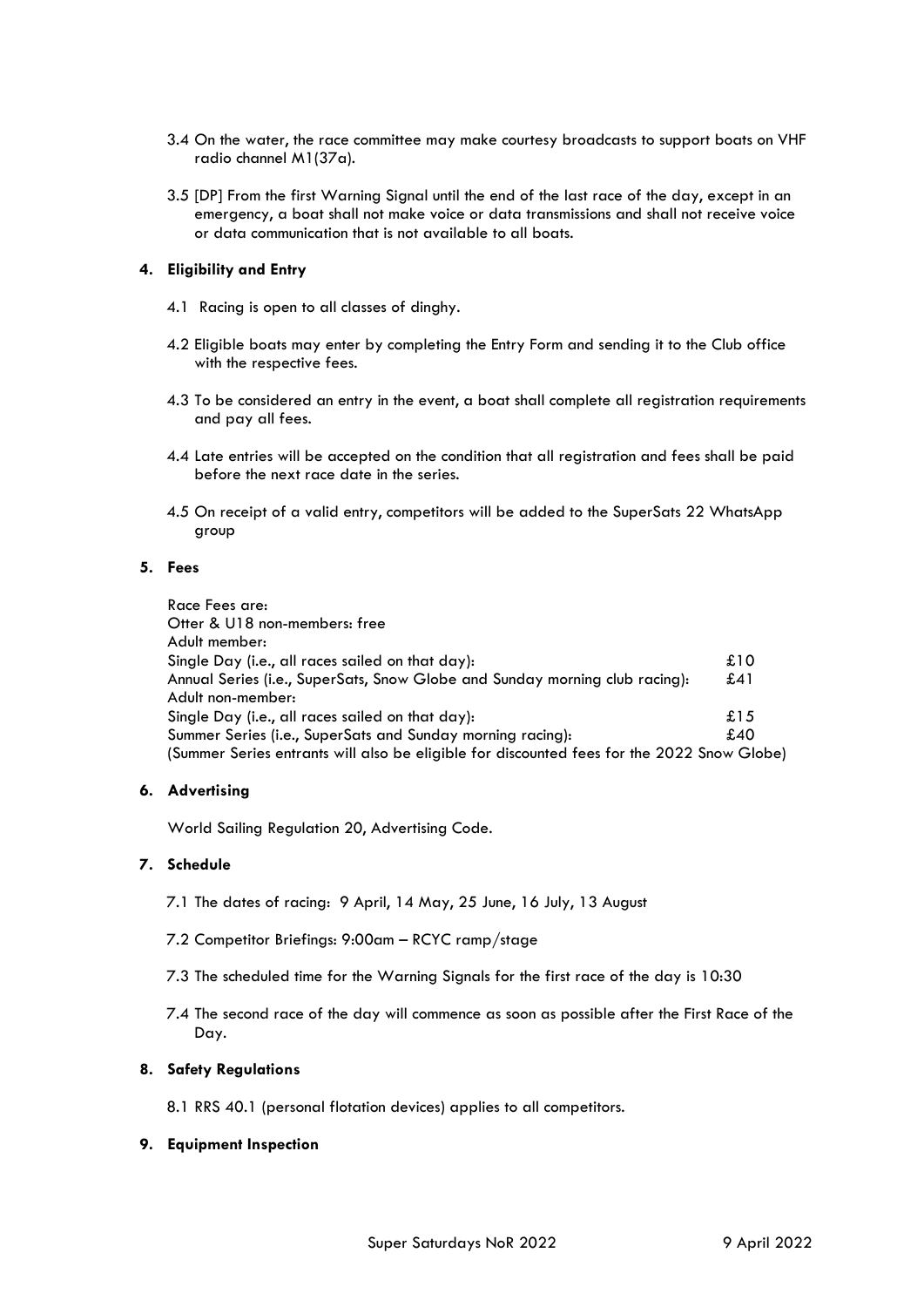- 9.1 Each boat shall produce or verify the existence of valid class measurement or rating certificate if requested to do so by the organising authority.
- 9.2 A boat or equipment may be inspected at any time for compliance with the class rules and sailing instructions.
- 9.3 On the water, a boat may be instructed by a race committee equipment inspector or measurer to proceed immediately to a designated area for inspection.
- 9.4 The fact that race officials may conduct inspections of a boat does not reduce the responsibilities of each competitor set out in this Notice of Race.

#### **10. Venue**

Royal Corinthian Yacht Club at Burnham-on-Crouch, where racing takes place in the rivers Crouch and Roach.

#### **11. Courses**

- 11.1 Course 1: Triangle Sausage including "Upwind gate". The Race Committee boat will be stationed upwind of the leeward mark and all Boats must pass through the 'Upwind Gate' formed by the Race Committee boat and the starting mark on each and every lap. A lap will be the combination of a triangle and sausage.
- 11.2 Course 2: Trapezoid including "Upwind gate". The Race Committee boat will be stationed upwind of the leeward mark and all Boats must pass through the "upwind gate" formed by the Race Committee boat and the starting mark on each and every lap.
- 11.3 Course 3: Windward/Leeward including "Upwind gate". All Boats must pass through the "upwind gate" formed by the Race Committee boat and the starting mark on each and every lap.

#### **12. Penalty System**

RRS 44.1 applies.

#### **13. Scoring**

- 13.1 Number of races in the series: 10
- 13.2 4 races are required to be completed to constitute a series.
- 13.3 When 5 races have been completed, a boat's series score will be the total of her race scores excluding her one worst score. When 10 races have been completed, a boat's series score will be the total of her race scores excluding her two worst scores.
- 13.4 A boat will be scored according to her average lap time which will be calculated as: Total Elapsed Time x Handicap No. laps completed
- 13.5 Rule A5.3 applies.

#### **14. Chartered or Loaned Boats**

A chartered or loaned boat may carry national letters or a sail number in contravention of her class rules, provided that the race committee has approved her sail identification before the first race.

#### **15. Data Protection**

The personal information participants provide to the Organising Authority will be used to facilitate their participation in the race. If participants have agreed to be bound by the Racing